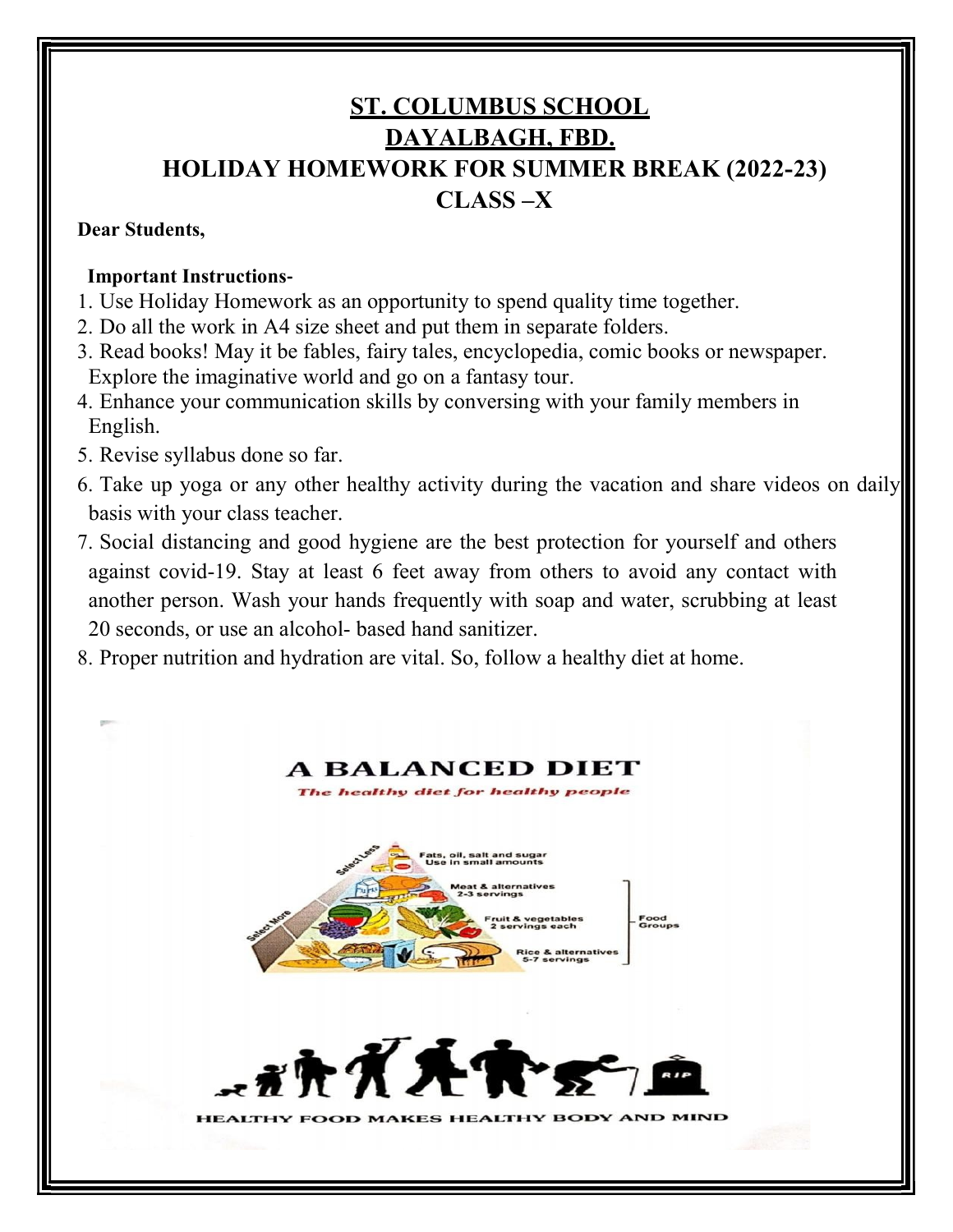#### ENGLISH

1. Make a portfolio reflecting intellectual ability. **Comprising** 

a) Artistic work

- b) Creative skills
- c) Self-composed poem
- d) Achievement (if any) in English language
- e) Self-written article on current events.

#### 2. Memorabilia

 Create a memorabilia reflecting 5 important and treasured moments of your life, you may use pictures and give interesting and relevant captions to them.

3. Read a book of your interest and write the book review of that in 150-200 words mentioning the important features of the characters and the most appealing thing related to the book.

4. Write a speech on any one of the following topics and also learn that for the speaking skill activity.

- 1. Technology is changing our lives.
- 2. Google is the death of libraries.
- 3. Conceptual clarity beats rote learning.
- 4. Sports can boost learning effectiveness.
- 5. Goal setting is important for success.

#### HINDI

- 1) अपने परिवार के सदस्यों. अपनी रूचियों और भविष्य के प्रति अपनी कल्पनाओं एवं प्रेरणाओं का उल्लेख करते हुए स्ववृत लेखन कीजिए।
- 2) उपभोक्ता के अधिकारों के प्रति सजगता उत्पन्न करने हेतु 'जागो ग्राहक जागो' विषय पर सचित्र पोस्टर बनाइए।
- 3) नेताजी सुभाष चंद्र बोस अथवा अन्य स्वतंत्रता सेनानियों (कोई दो) के व्यक्तित्व पर एक सचित्र परियोजना तैयार कीजिए।
- 4 पाठ 11 'बालगोबिन भगत' में ऋतुओं के बहुत ही सुंदर शब्द चित्र उकेरे गए हैं, बदलते हुए मौसम को दर्शाते हुए चित्र/फोटो का संग्रह कर एक अलबम तैयार कीजिए।
- 5 फादर बूल्के ने जिस प्रकार भारत को अपनी कर्मभूमि बनाया, ठीक उसी प्रकार ऐसे किन्हीं दो व्यक्तियों एवं उनके कार्यों का सचित्र कंप्यूटर प्रेज़ेंटेशन तैयार कीजिए जिन्होंने विदेशी होते हुए भी भारत को अपनी कर्मभूमि बनाकर उल्लेखनीय कार्य किए।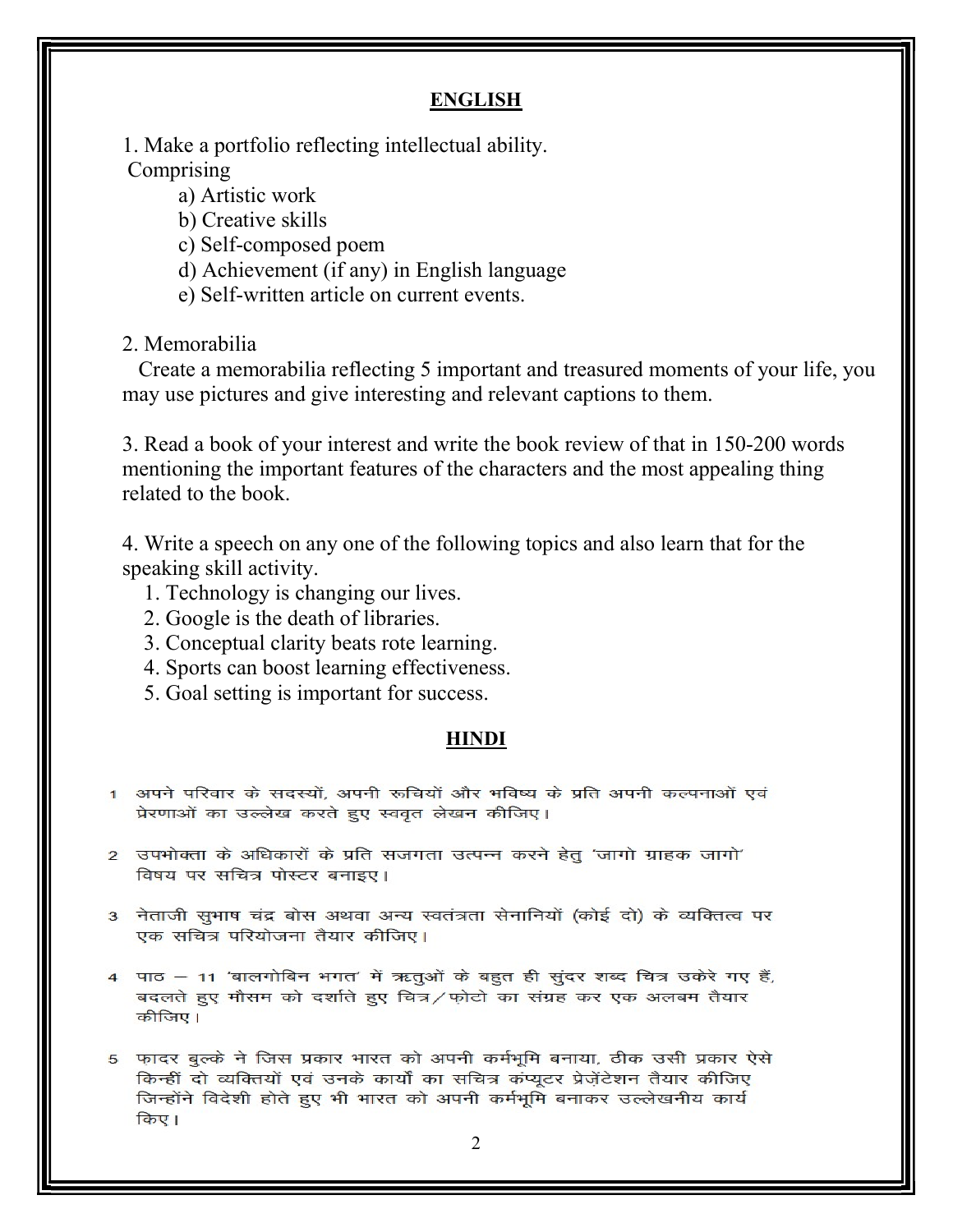### MATHEMATICS

1. Prepare a Power Point Presentation on the topic SURFACE AREAS AND VOLUMES (Solids to be covered: Cube, Cuboid, Cylinder, Cone, Sphere and Hemisphere)

### 2. LINEAR EQUATIONS

- 1. To solve the different types of system of equation on graph paper.
- 2. To identify the equations of Horizontal and Vertical lines.
- 3. Prepare a project work on quadratic equation, it's standard form, graphical presentation, nature of roots, Real roots and imaginary roots.

#### **SCIENCE**

Physics

Draw coloured ray diagrams of concave and convex mirror and lens on chart paper.

### **Chemistry**

(Do any one)

1.To make homemade pH paper using red cabbage as discussed in the class and test whether following materials are acidic ,basic or neutral :Lemon juice, vinegar, carbonated water, distilled water ,toothpaste, milk of magnesia , bleach . Write this activity in chemistry notebook along with observation table.

OR

2.Prepare a colorful chart of modern periodic table depicting position of metal, nonmetal and metalloids.

#### Biology

Prepare a working model / creative chart of any one life process.

## SOCIAL SCIENCE

Make project on any one of the following :

- 1. Consumer Awareness
- 2. Social Issues ( any one )
- 3. Sustainable Development

Note : Pictures / Collage / Painting to make the project impressive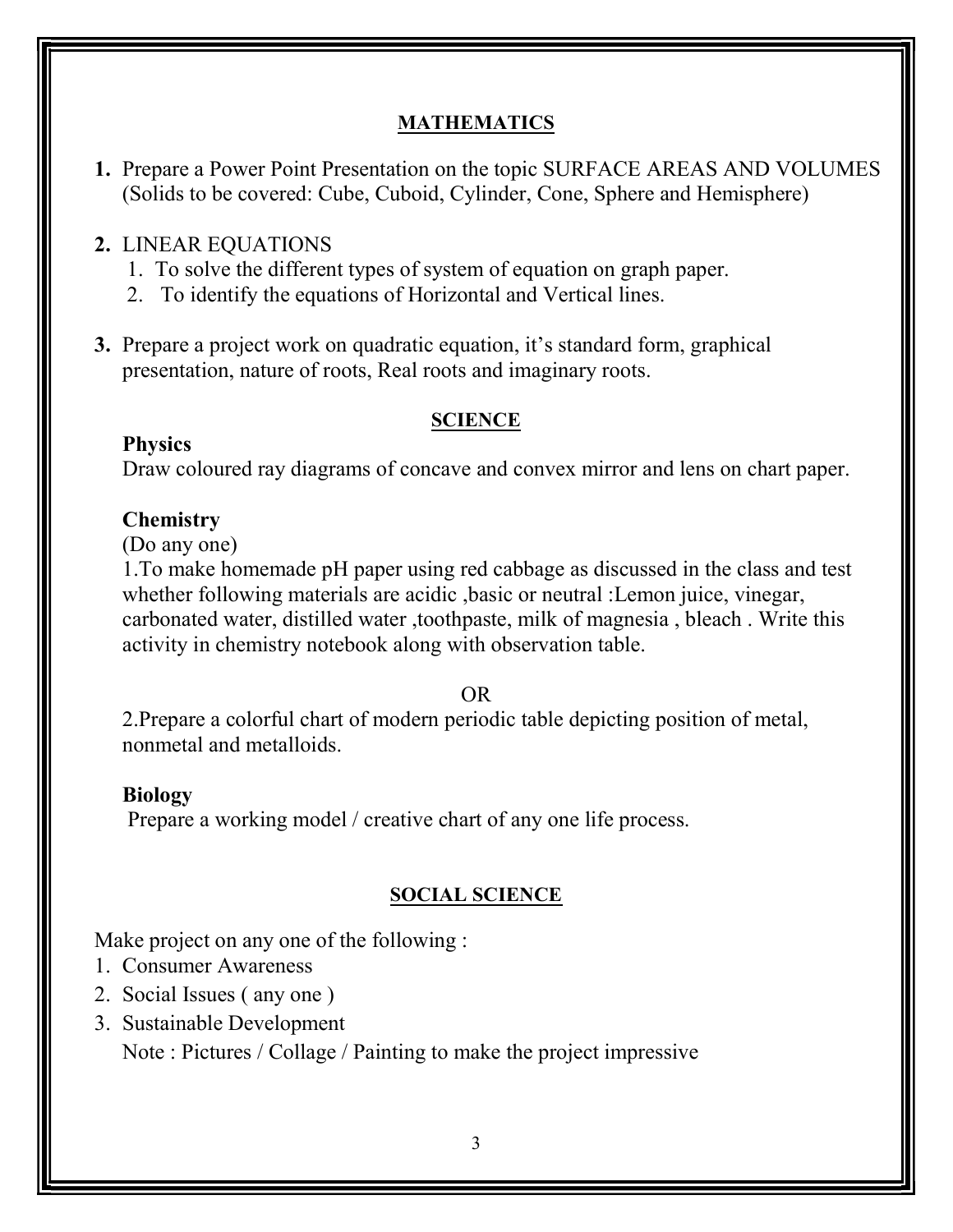# INFORMATION TECHNOLOGY

Make a project according to your roll no. on the following in the computer system and submit the hard copy of it.

- 
- Roll No  $1 10$  5 Famous Documentation Software
- Roll No  $11 20$  5 Famous Spreadsheet Software
- Roll No  $21 30$  5 Famous Database Software
	-
- 
- Roll No 31 onwards 5 Famous IT Companies